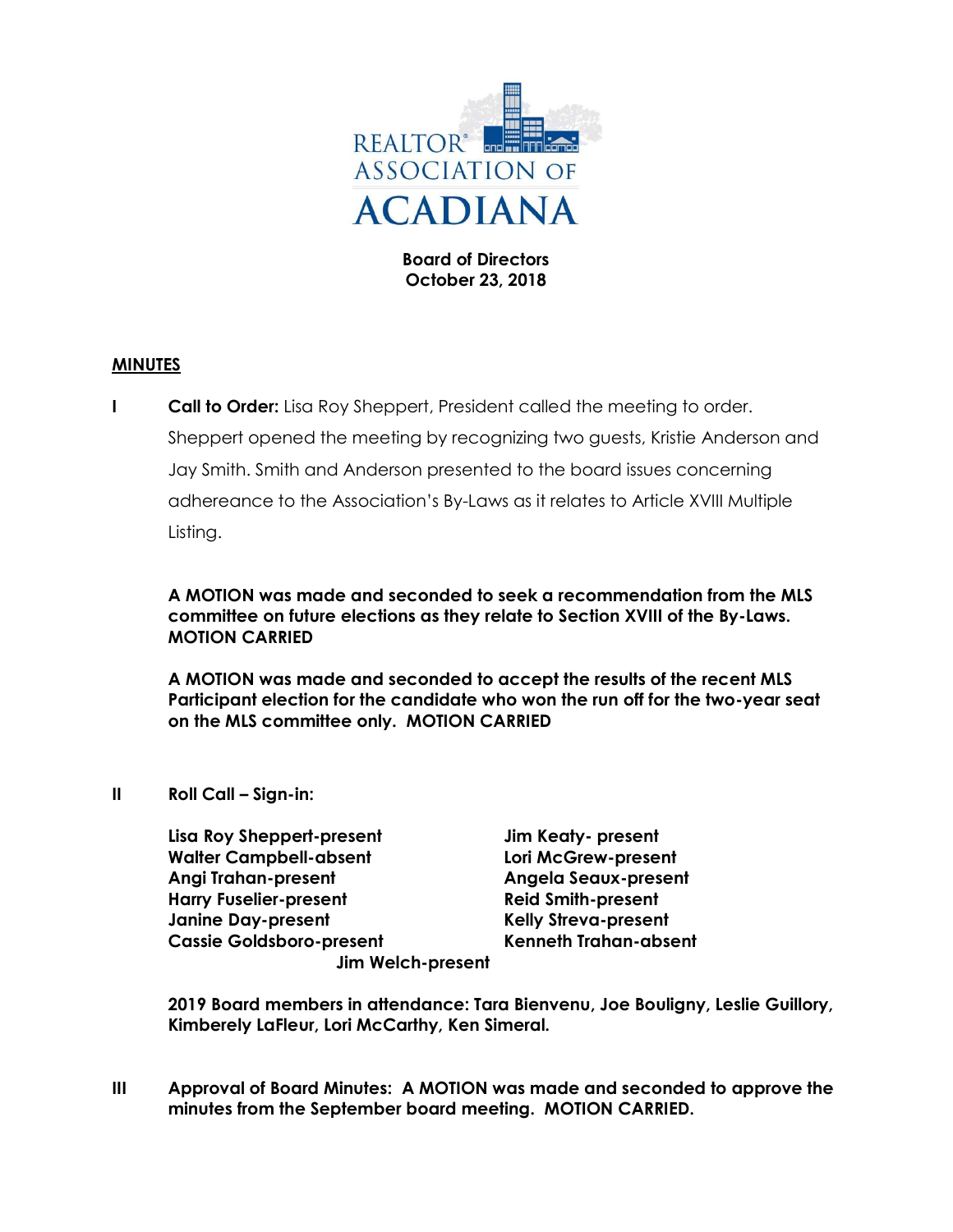IV Treasurer's Report: Fuselier reported the current RAA membership was 1622 REALTOR® members which included 22 new members so far for the month of October. He reported the investments at Prudential totaled \$981,888.04. He then referred board members to the budget vs. actual figures. He noted that REALTOR® Appreciation event to date only cost the association \$500. The event which hosted over 400 members and 325 people staying for lunch would not be financially possible without the generosity of our Affiliate sponsors. Finally, he reported the CEO was working to transition Incoming Treasurer, Reid Smith into the officer position and both he, Smith and the CEO would be working on the 2019 budget.

# A MOTION was made and seconded to accept the Treasurer's report as presented. MOTION CARRIED

## V President's Report:

1. Update on Meeting with the Advocate: Sheppert reported she and members of the Executive Committee had met with representatives from the Advocate and were presented with a new exclusive media partnership agreement to review. The Executive Committee will be meeting with our current media Partner, The Daily Advertiser to discuss this new proposal and will report back to the board at the next meeting.

2. E-Mail request from Gerald Dunbar: The board reviewed Mr. Dunbar's request to waive dues for an appraiser trainee who is affiliated with his company, but is inactive.

## A MOTION was made and seconded to deny Mr. Dunbar's request as it violates the RAA's current by-laws. MOTION CARRIED

A MOTION was made and seconded for the Executive Committee to appoint a Task Force comprised of Appraiser members to look at inactive status and how to handle that status within the Association's by-laws and to seek recommendations from the Appraiser board on this matter. MOTION CARRIED.

3. Habitat for Humanity request: Sheppert referred the board to email correspondence from Habitat for Humanity regarding a donation for a home.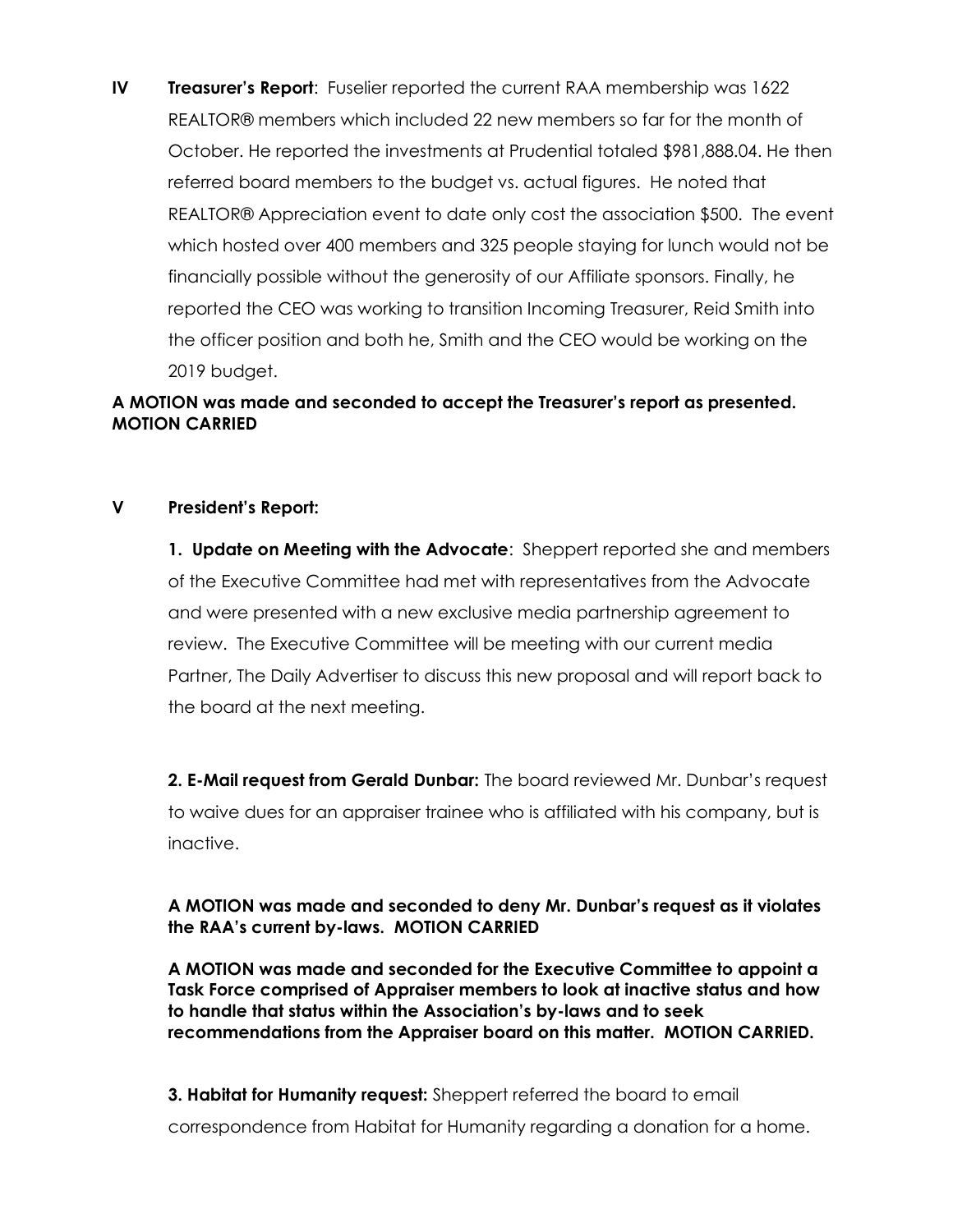A motion was made for RAA to make a donation of \$10,000 to Habitat for Humanity for the project. The motion did not have a second and failed.

A Motion was made to donate \$5,000 to Habitat for Humanity and to name them as a designated charity of the RAA for 2019,2020 & 2021. The motion did not have a second and failed.

A MOTION was made and seconded to donate \$10,000 in the current fiscal year to Habitat for Humanity for the home project with UL and to name Habitat for Humanity as a designated charity for the RAA for 2019, 2020 and 2021. RAA will retain proceeds during these fiscal years to pay themselves back for this initial contribution to Habitat for Humanity and any excess in profit from the future Gumbo Cook-offs over \$10,000 will be give to the charity. MOTION CARRIED

4. FLEX MLS Help Desk: Sheppert reported the Executive Committee was

recommending canceling the FLEX MLS help desk which costs on average

\$1,875 per month and to date only approximately 350 members have utilized the service this year.

### A MOTION was made and seconded to delete the FLEX MLS help Desk as an RAA member service. MOTION CARRIED

5. Additions to the Policies and Procedure Manual: Sheppert referred board members to two new additions to the current RAA Policies and Procedures.

- 1. How the RAA will handle complaints from members regarding By-Laws and Policy issues
	- 2. Appropriate event Conduct.

### A MOTION was made and seconded to approve both of these policies for adoption and inclusion into the RAA's policies and procedures. MOTION **CARRIED**

## VI Committee Reports:

 1. MLS: Jim Keaty reviewed the MLS Minutes from October A MOTION was made and seconded to approve the minutes as presented. MOTION CARRIED

 2. Events: Sheppert reviewed the minutes from the YPN meeting. A MOTION was made and seconded to approve the minutes as presented. MOTION CARRIED

VII CEO Report: Susan Holliday referred board members to her written report to review for her office's activities and meetings for the month.

The CEO then presented a portion of the program for the upcoming MLS Strategic plan.